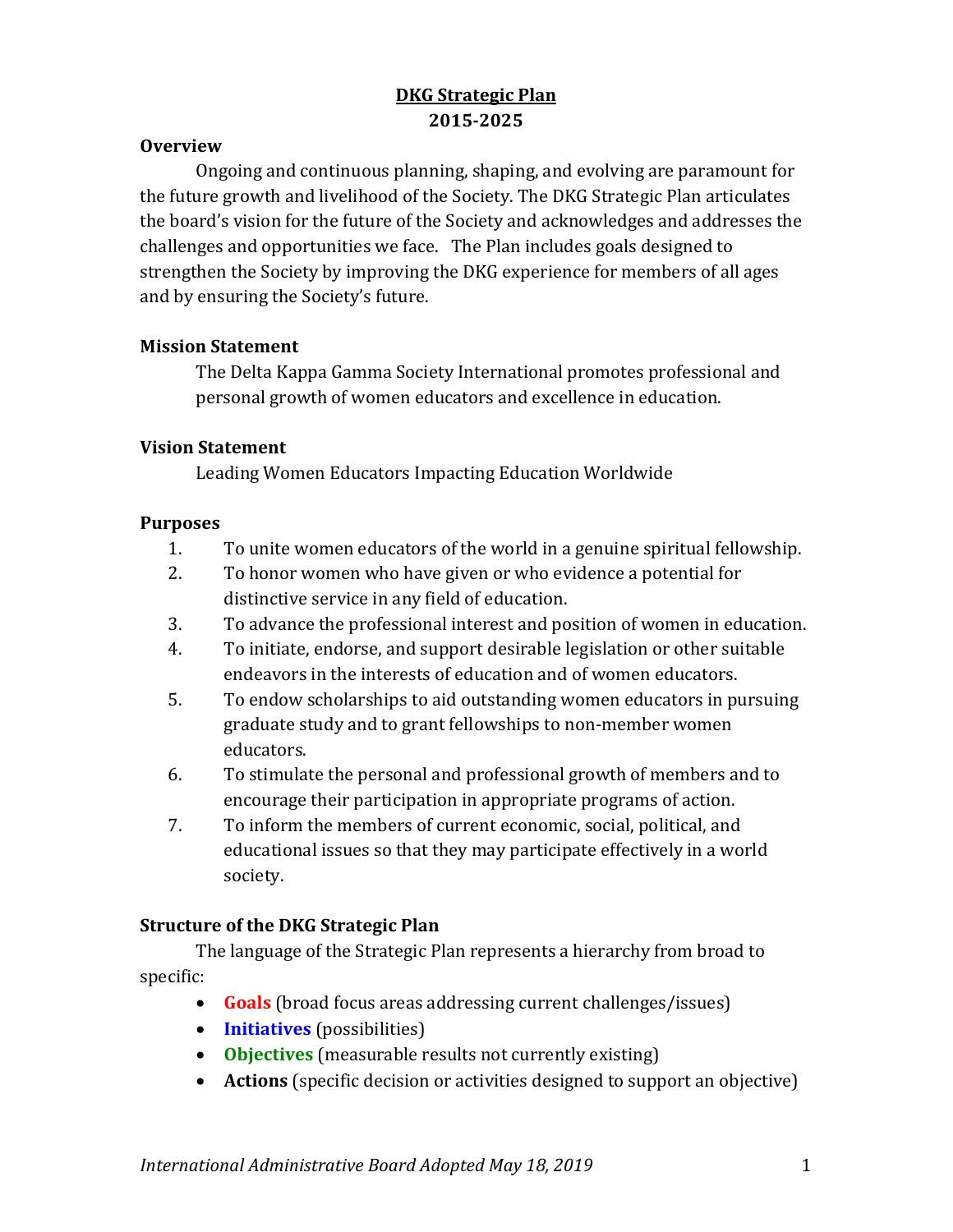#### **Goals of the DKG Strategic Plan**

The plan's four broad goals are:

- Support Members
- Provide Global Opportunities
- Develop Leaders
- Build Resources

In many cases, updates to the Constitution are warranted to implement these goals. The Administrative Board is responsible for promoting these updates, including conversations with the membership leading up to convention voting. Through advancing these goals, the DKG Society International will become more visionary, stable, focused, and prosperous.

## **Plan Implementation and Monitoring**

Accountability for reaching the goals rests with the administrative board, international committees, and personnel at the international level of the Society. State organizations and chapters are encouraged to develop their own strategic plans, attending to both local context and their role within the Society.

The DKG Strategic Plan provides for continuous review and updates. The International Administrative Board Strategic Plan Committee will review the Plan prior to each meeting of the International Administrative Board and report on its findings at each Board meeting. The Administrative Board will note progress and review new opportunities and challenges that may impact results. Internal summaries, completed on an annual basis, will note accomplishments related to the initiatives, and objectives behind each goal. The latest review and revision date will be noted on the updated Plan and posted on the Society website.

The International Administrative Board Strategic Plan Committee will conduct an audit of the Plan during the 5th year (2020) of its implementation. That report will be shared with the Administrative Board and at international convention. During the 8th year of the Plan, the committee will begin revisions that will transition into a new Plan set to be introduced in 2025.

#### **The Strategic Intent: Goals, Initiatives, Objectives, Actions**

**Goals are in red; Initiatives, in blue; Objectives, in green**

## **GOAL 1. Support Members**

The DKG Society International focuses on issues that impact the personal and professional development of women in education. DKG supports women educators throughout their careers and beyond by providing opportunities to hone leadership skills, financial assistance with scholarships and grants, information on educational techniques, juried articles submitted by members on current educational issues, and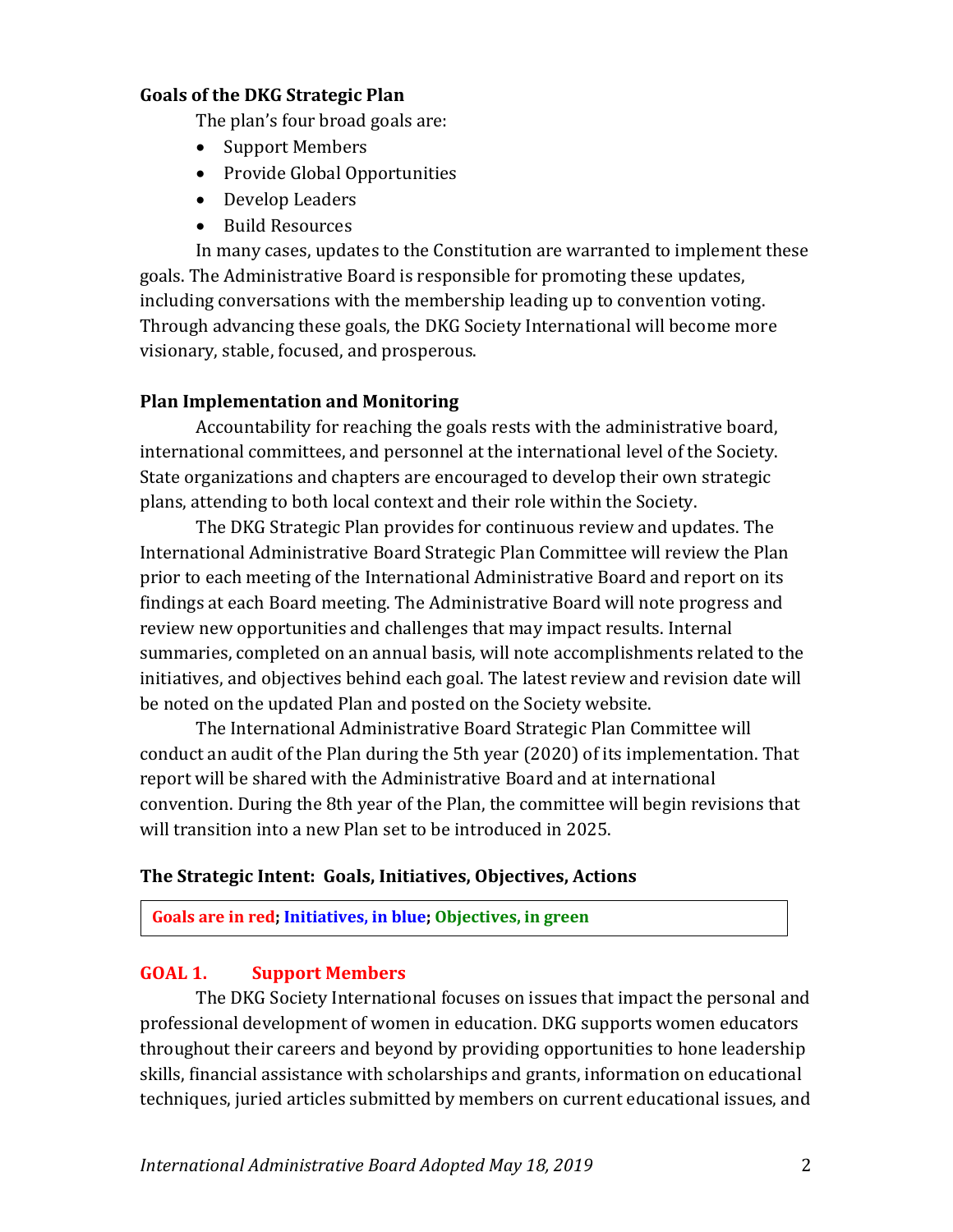networking with member educators from 17 member countries on the DKG social network and more.

The DKG Society International is dedicated to giving support to every member in her quest for personal and professional growth. This goal addresses the challenges of providing opportunities and benefits to members in a fast-paced and changing world.

## **1.A. Create new membership opportunities**

1.A.1. Research association membership trends

1.A.2. Develop leadership connections

1.A.3. Establish additional types of membership classifications

1.A.4. Establish additional types of affiliates (*Constitution: XIV.A.1*)

### **1.B. Enhance existing membership opportunities**

1.B.1. Expand offerings at international events

1.B.2. Promote the mentoring of new educators through the Supporting Early-career Educator's Project (SEE)

1.B.3. Provide mentoring of new members

1.B.4. Establish efficient methods and timelines for dissemination of resources

## **1.C. Increase membership awareness**

1.C.1. Define role of members

1.C.2. Communicate the value of membership

1.C.3. Attend to the sustainability of the Society

1.C.4. Define the organization

1.C.5. Promote the use of Society resources available to members

## **GOAL 2: Provide Global Opportunities**

A distinguishing characteristic that sets the DKG Society International apart from other similar organizations is its international membership and emphasis on programs and projects. Members want global experiences where they can share and learn about educational practices, research, and opportunities beyond their locales. They also seek personal connections that promote diversity and inter-cultural awareness. This goal addresses the challenges of providing opportunities where these experiences and connections contribute on a global scale.

## **2.A. Create new global opportunities**

- 2.A.1. Develop programs that focus on the 17 countries represented in the Society
- 2.A.2. Establish cultural exchange programs
- 2.A.3. Provide secure social media space for members to discuss global

*International Administrative Board Adopted May 18, 2019* 3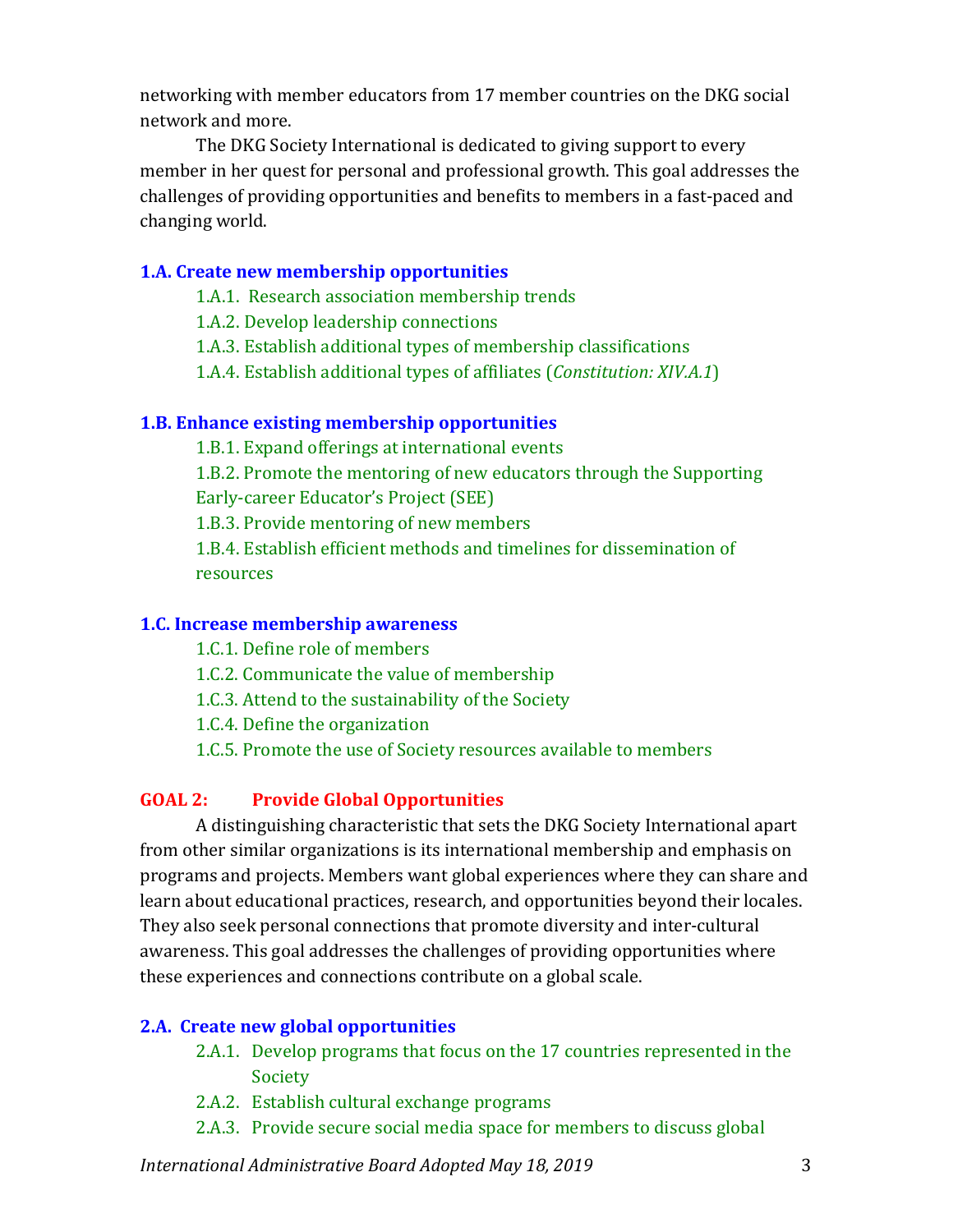issues

2.A.4. Explore further expansion of the Society into other countries

## **2.B. Enhance existing global opportunities**

- 2.B.1. Increase support of the Schools for Africa (SFA) Project at all levels
- 2.B.2. Expand awareness of the International Speaker's Fund
- 2.B.3. Educate members about the World Fellowship Fund
- 2.B.4. Promote UN activities
- 2.B.5. Generate interest in all Forum and Area meetings
- 2.B.6. Find meaningful ways to support global connectedness among state organizations and chapters in member countries

# **2.C. Increase diversity and inter-cultural awareness**

- 2.C.1. Promote diversity in membership
- 2.C.2. Provide opportunities for interaction and engagement between and among diverse member populations
- 2.C.3. Expand offerings in native languages at events and in publications

# **GOAL 3. Develop Leaders**

The DKG Society International vision statement, "Leading Women Educators Impacting Education Worldwide," means the Society develops leadership in all members within the Society and within educational settings. DKG will take advantage of social media to provide educational leadership opportunities consistently. Leadership development will be ongoing at every level of the Society.

# **3.A. Create leadership opportunities for all members**

3.A.1. Provide leadership training through a variety of media

3.A.2. Share and compare leadership styles represented in member countries

3.A.3. Train leaders to advocate for educational law and policy

# **3.B. Establish leadership training for all members**

3.B.1. Design a Center for Leadership

3.B.2. Create diverse ways to conduct leadership training

3.B.3. Offer mentoring opportunities

## **3.C. Enhance leadership excellence among members**

3.C.1. Recognize women leaders in different fields of education

3.C.2. Empower members to take leadership roles

3.C.3. Provide networking opportunities for leaders and emerging leaders